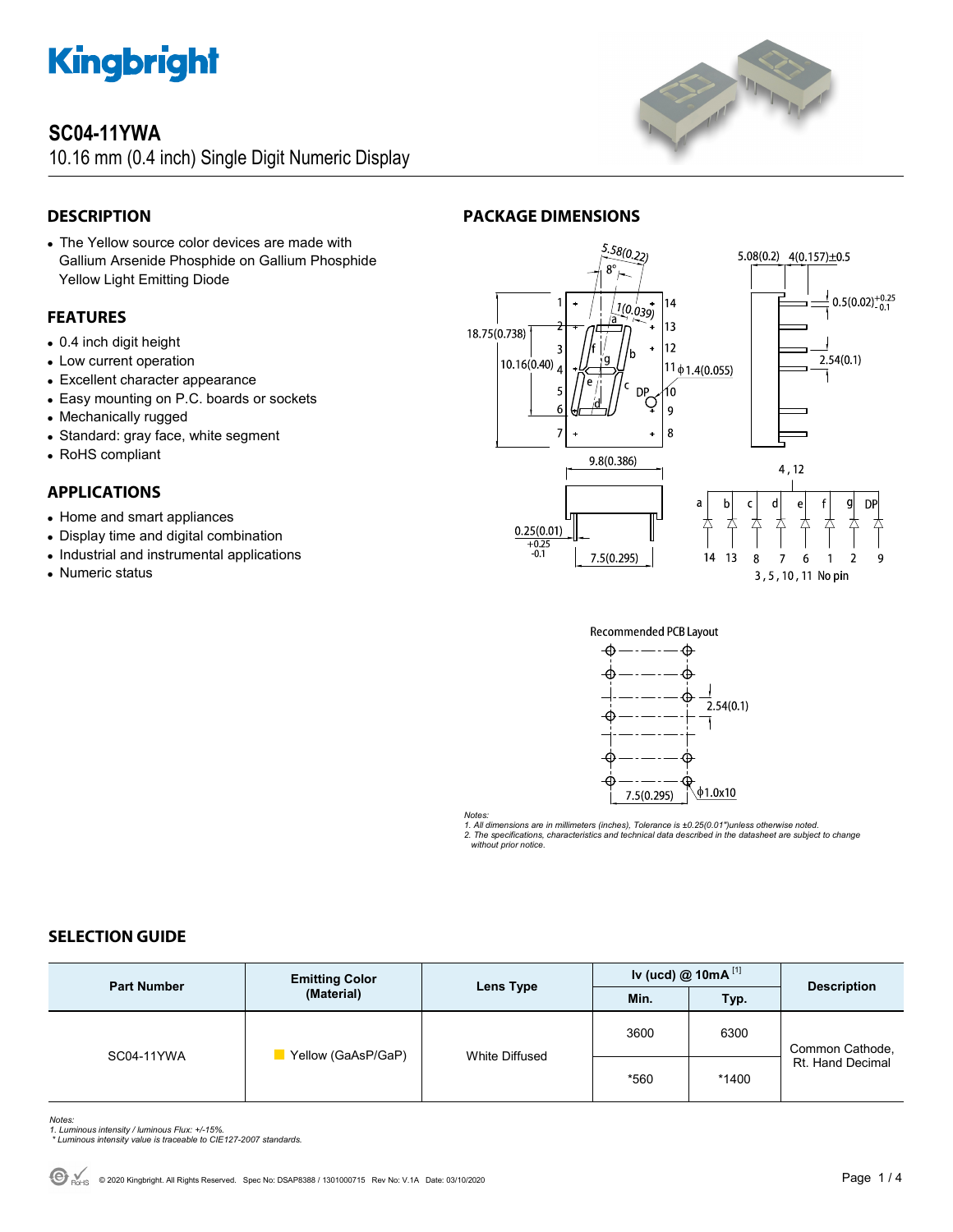# **Kingbright**

## **ELECTRICAL / OPTICAL CHARACTERISTICS at T<sub>A</sub>=25°C**

| <b>Parameter</b>                                         | Symbol                     |                       | Value                    |                          | <b>Unit</b> |
|----------------------------------------------------------|----------------------------|-----------------------|--------------------------|--------------------------|-------------|
|                                                          |                            | <b>Emitting Color</b> | Typ.<br>Max.             |                          |             |
| Wavelength at Peak Emission $I_F = 10mA$                 | $\Lambda_{\rm peak}$       | Yellow                | 590                      | $\overline{\phantom{a}}$ | nm          |
| Dominant Wavelength $I_F = 10mA$                         | $\lambda_{\text{dom}}$ [1] | Yellow                | 588                      | $\overline{\phantom{a}}$ | nm          |
| Spectral Bandwidth at 50% $\Phi$ REL MAX<br>$I_F = 10mA$ | Δλ                         | Yellow                | 35                       | $\overline{\phantom{a}}$ | nm          |
| Capacitance                                              | C                          | Yellow                | 20                       | $\overline{\phantom{a}}$ | pF          |
| Forward Voltage $I_F$ = 10mA                             | $V_F$ <sup>[2]</sup>       | Yellow                | 1.95                     | 2.4                      | $\vee$      |
| Reverse Current ( $V_R$ = 5V)                            | $I_R$                      | Yellow                | $\overline{\phantom{0}}$ | 10                       | μA          |

*Notes:* 

1. The dominant wavelength (λd) above is the setup value of the sorting machine. (Tolerance λd : ±1nm. )<br>2. Forward voltage: ±0.1V.<br>3. Wavelength value is traceable to CIE127-2007 standards.

*4. Excess driving current and / or operating temperature higher than recommended conditions may result in severe light degradation or premature failure.* 

# **ABSOLUTE MAXIMUM RATINGS at T<sub>A</sub>=25°C**

| <b>Parameter</b>                        | Symbol                  | Value                 | Unit         |  |
|-----------------------------------------|-------------------------|-----------------------|--------------|--|
| Power Dissipation                       | $P_D$                   | 75                    | mW           |  |
| Reverse Voltage                         | $V_R$                   | 5                     | $\vee$       |  |
| Junction Temperature                    | $\mathsf{T}_j$          | 110                   | $^{\circ}C$  |  |
| <b>Operating Temperature</b>            | $T_{op}$                | $-40$ to $+85$        | $^{\circ}C$  |  |
| Storage Temperature                     | $T_{\text{stg}}$        | $-40$ to $+85$        | $^{\circ}$ C |  |
| DC Forward Current                      | lF.                     | 30                    | mA           |  |
| Peak Forward Current                    | $I_{FM}$ <sup>[1]</sup> | 140                   | mA           |  |
| Electrostatic Discharge Threshold (HBM) |                         | 8000                  | $\vee$       |  |
| Lead Solder Temperature <sup>[2]</sup>  |                         | 260°C For 3-5 Seconds |              |  |

Notes:<br>1. 1/10 Duty Cycle, 0.1ms Pulse Width.<br>2. 2mm below package base.<br>3. Relative humidity levels maintained between 40% and 60% in production area are recommended to avoid the build-up of static electricity – Ref JEDEC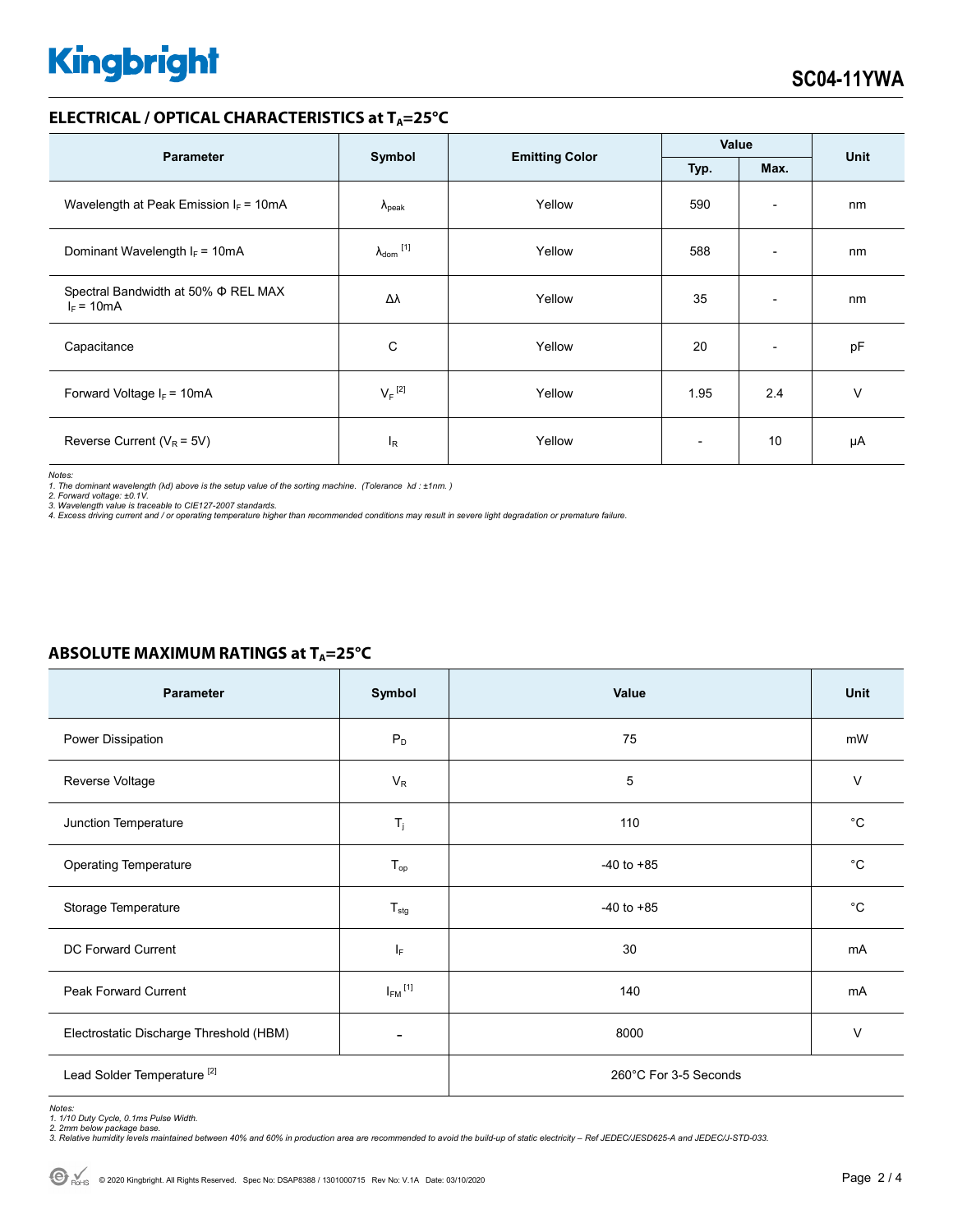# **Kingbright**

# **TECHNICAL DATA**





# **YELLOW**



### **RECOMMENDED WAVE SOLDERING PROFILE <b>A CONDUCT A CONDUCT SOLDERING PROFILE Soldering General Notes**



#### *Notes:*

*1. Recommend pre-heat temperature of 105°C or less (as measured with a thermocouple attached to the LED pins) prior to immersion in the solder wave with a maximum solder bath temperature of 260°C* 

2. Peak wave soldering temperature between 245°C ~ 255°Cfor 3 sec (5 sec max).<br>3. Do not apply stress to the epoxy resin while the temperature is above 85°C.<br>4. Fixtures should not incur stress on the component when mounti

*5. SAC 305 solder alloy is recommended.* 

*6. No more than one wave soldering pass. 7. During wave soldering, the PCB top-surface temperature should be kept below 105°C.*

- 1. Through-hole displays are incompatible with reflow soldering.
- 2. If components will undergo multiple soldering processes, or other processes where the components may be subjected to intense heat, please check with Kingbright for compatibility.

### **CLEANING**

- 1. Mild "no-clean" fluxes are recommended for use in soldering.
- 2. If cleaning is required, Kingbright recommends to wash components with water only. Do not use harsh organic solvents for cleaning because they may damage the plastic parts .
- 3. The cleaning process should take place at room temperature and the devices should not be washed for more than one minute.
- 4. When water is used in the cleaning process, Immediately remove excess moisture from the component with forced-air drying afterwards.